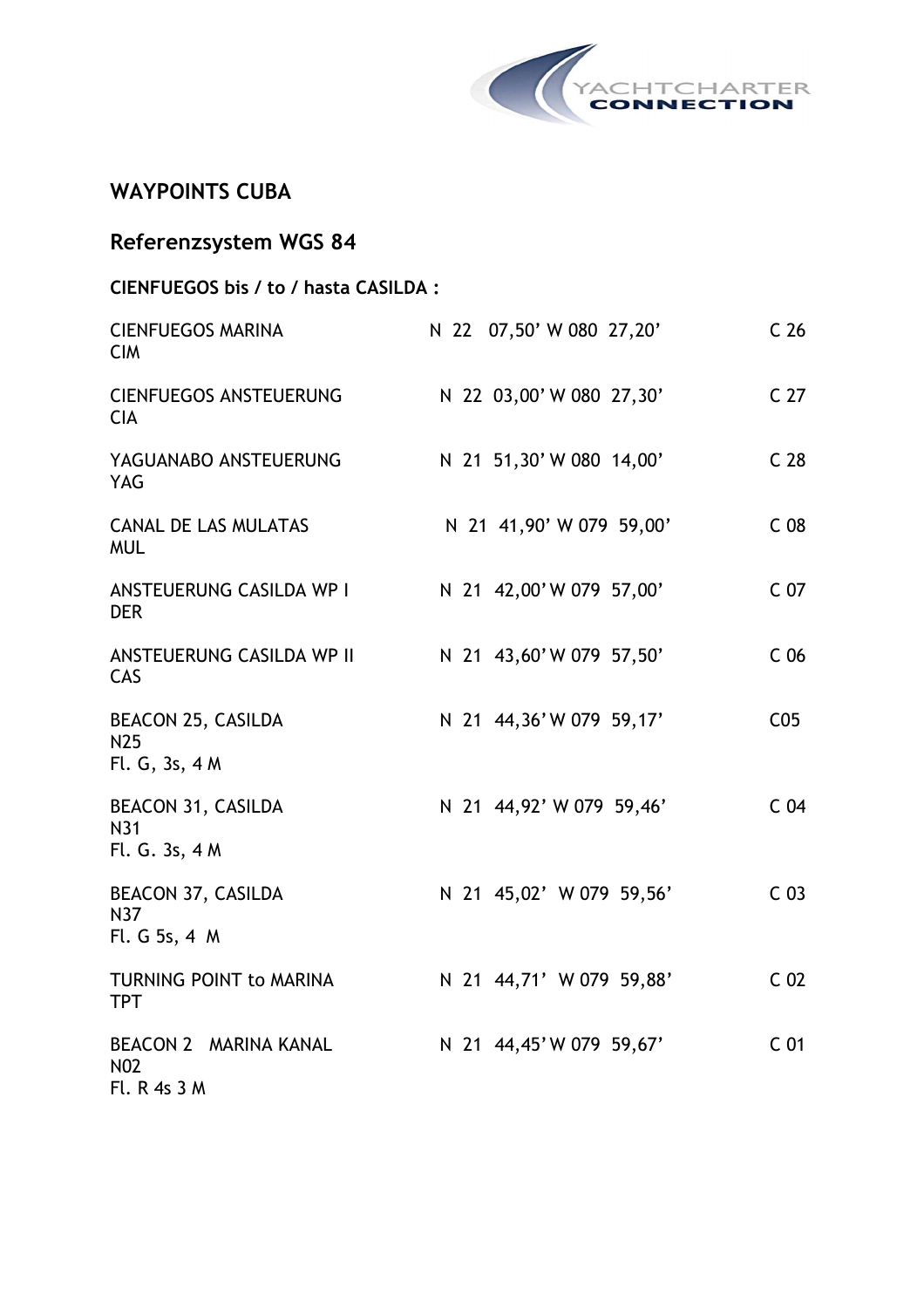# **CASILDA bis / to / hasta CAYOS MACHOS DE FUERA :**

| ANSTEURUNG CANAL ESTE N 21 36,20'W 079 52,70'<br><b>EST</b>   |           |  |                          | C <sub>11</sub> |
|---------------------------------------------------------------|-----------|--|--------------------------|-----------------|
| CAYOS MACHOS DE FUERA N 21 35,20'W 079 47,00'<br><b>MAC</b>   |           |  |                          | C <sub>19</sub> |
| BANCO DE JAGUA, Begrenzung / border / limites :               |           |  |                          |                 |
| <b>BANCO DE JAGUA</b><br><b>NE</b>                            | <b>NE</b> |  | N 21 39,40'W 080 34,60'  | C <sub>29</sub> |
| <b>BANCO DE JAGUA</b><br><b>SE</b>                            | SE -      |  | N 21 33,60'W 080 34,60'  | C <sub>29</sub> |
| <b>BANCO DE JAGUA</b><br><b>SW</b>                            | SW        |  | N 21 33,60' W 080 42,40' | C <sub>29</sub> |
| <b>BANCO DE JAGUA</b><br><b>NW</b>                            | <b>NW</b> |  | N 21 39,40'W 080 42,40'  | C <sub>29</sub> |
| CAYOS MACHOS DE FUERA bis / to / hasta CAYO LARGO:            |           |  |                          |                 |
| <b>CAYO GUANO DEL ESTE</b><br><b>CGE</b><br>Fl. (2) 15s, 25 M |           |  | N 21 39,70'W 081 02,40'  | C <sub>30</sub> |
| <b>CAYO TRABUCO</b><br><b>TRA</b>                             |           |  | N 21 37,00'W 081 04,90'  | C <sub>31</sub> |
| <b>CAYOS DE DIOS</b><br><b>CDD</b>                            |           |  | N 21 37,40'W 081 10,30'  | C <sub>32</sub> |
| <b>CAYO INGLES</b><br><b>CIN</b>                              |           |  | N 21 36,50' W 081 15,80' | C <sub>33</sub> |
| PUNTA MAL TIEMPO<br><b>PMT</b><br>Fl. R 4s, 3 M               |           |  | N 21 35,00' W081 33,90'  | C <sub>34</sub> |
| ANSTEUERUNG CAYO LARGO<br><b>ACL</b><br>Fl. G 5s, 4 M         |           |  | N 21 35,40'W 081 34,10'  | C <sub>35</sub> |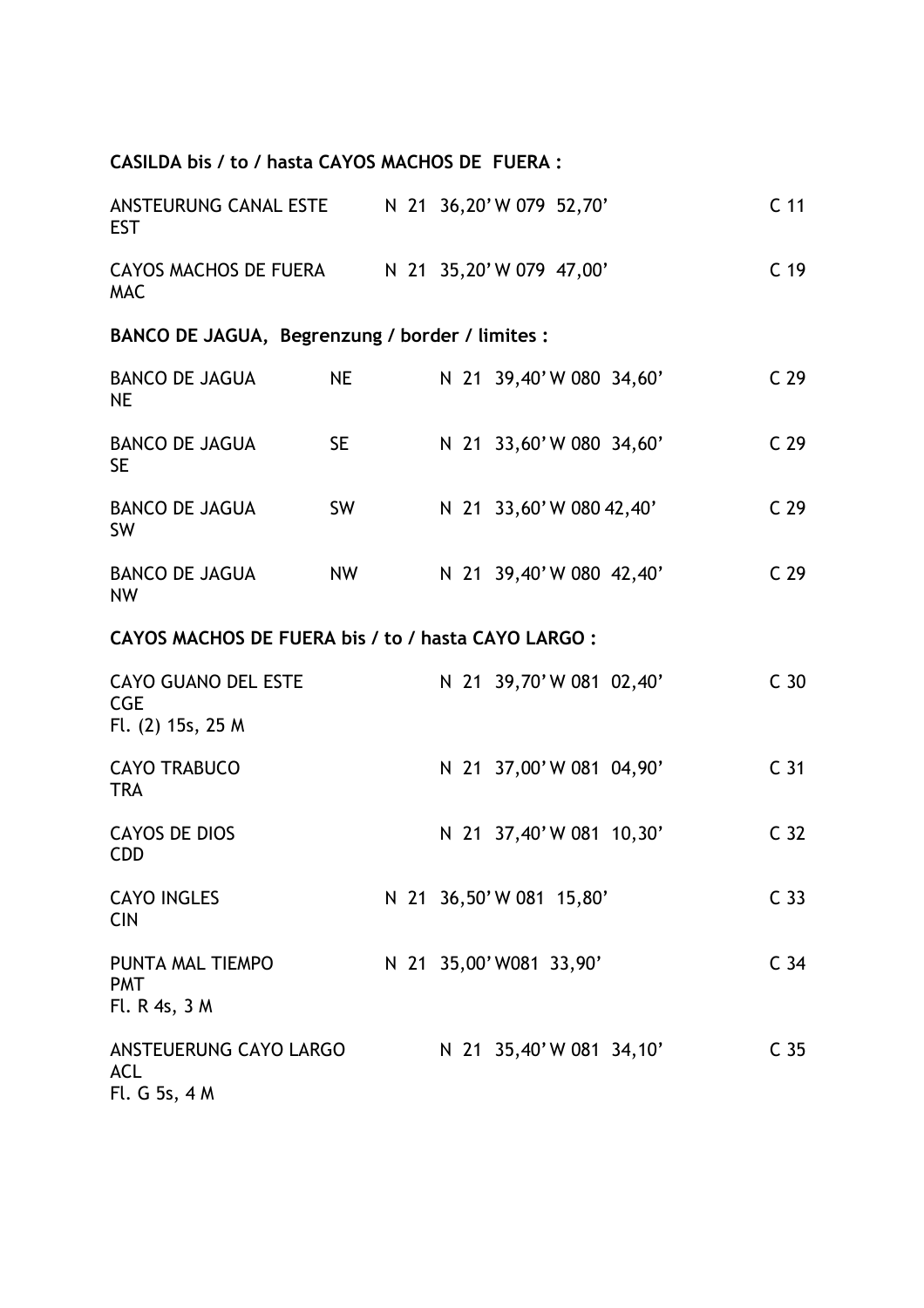| <b>PUNTA SIRENA</b><br><b>PSI</b> |  | N 21 36,90'W 081 34,40' | C <sub>36</sub> |
|-----------------------------------|--|-------------------------|-----------------|
| Fl. R 4s, $3 M$                   |  |                         |                 |

#### **CAYO LARGO bis / to / hasta CANAL DE AGUARDENTE :**

| WP CABEZA DE LA ESTOPA       |  | N 21 33,20' W 081 45,00' | C 37 CLE            |                 |
|------------------------------|--|--------------------------|---------------------|-----------------|
| <b>WP CABEZA SAMBO</b>       |  | N 21 27,20' W 082 12,30' | C <sub>38</sub> CSA |                 |
| <b>RIFF CABEZA SAMBO</b>     |  | N 21 28,40'              | W 082 12,80'        | C <sub>38</sub> |
| CANAL DE AGUARDENTE (S)<br>S |  | N 21 33,20' W 082 14,30' |                     | C <sub>39</sub> |
| CANAL DE AGUARDENTE (M)<br>M |  | N 21 34,50'W 082 14,45'  |                     | C <sub>39</sub> |
| CANAL DE AGUARDENTE (N)<br>N |  | N 21 35,70'W 082 14,40'  |                     | C <sub>39</sub> |

### **CANAL DE AGUARDENTE bis / to / hasta LAS CASAS ( ISLA DE IUVENTUD ) :**

| PASA DE QUITASOL<br><b>PQI</b>                          |  | N 21 56,10'W 082 37,60' | $C$ 40          |
|---------------------------------------------------------|--|-------------------------|-----------------|
| BEACON SÜDL. CAYO GRANDE<br><b>BCG</b><br>Fl. R 4s, 3 M |  | N 21 56,10'W 082 39,30' | C <sub>41</sub> |
| <b>BEACON LAS CASAS</b><br><b>BLC</b><br>Fl. R 6s, 3 M  |  | N 21 55,60'W 082 47,40' | C <sub>42</sub> |
| LAS CASAS (FLUSSMÜNDUNG)<br><b>LCA</b>                  |  | N 21 54,40'W 082 48,10' | C <sub>43</sub> |

### **LAS CASAS ( NUEVA GERONA ) bis / to / hasta CANAL DEL ROSARIO :**

| ANSTEUERUNG NORD<br>CANAL DEL ROSARIO<br><b>RON</b>      |  | N 21 45,00'W 082 00,00' | C 44            |
|----------------------------------------------------------|--|-------------------------|-----------------|
| <b>BEACON CAYO PASAJE</b><br><b>BCP</b><br>Fl. W 10s 4 M |  | N 21 41,00'W 081 58,60' | C <sub>45</sub> |